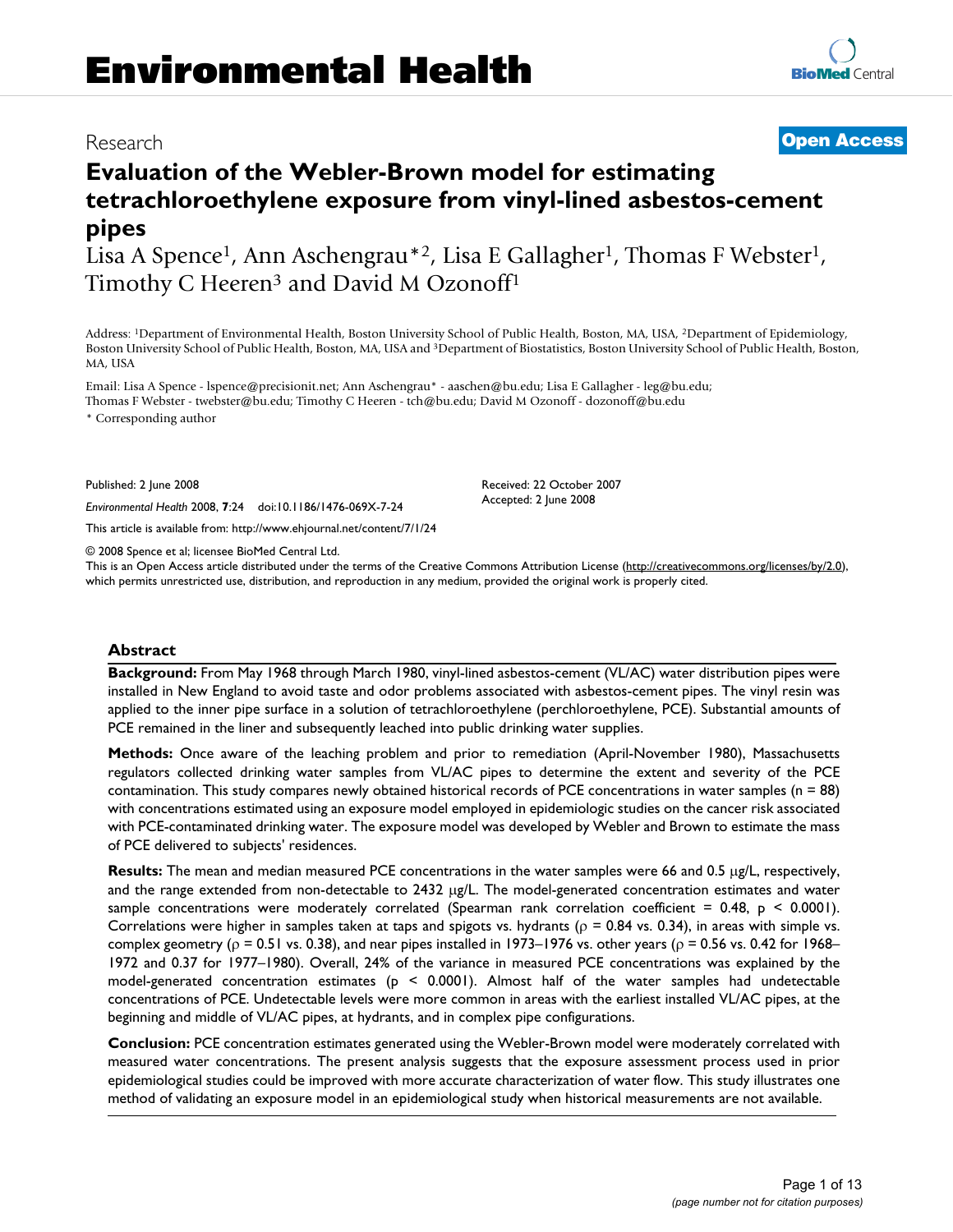# **Background**

From May 1968 through March 1980, vinyl-lined asbestos-cement (VL/AC) water pipes were installed in the six New England states to avoid taste and odor problems associated with the asphalt-based lining when the recommended alkalinity level was exceeded [1]. The vinyl lining was applied by manually spraying vinyl resin (Piccotex™) dissolved in a solution of tetrachloroethylene (perchloroethylene, PCE) [1,2]. Although the lined pipes were "cured" by drying for two days prior to delivery, large quantities of PCE remained in the liner and subsequently leached into the public drinking water supplies [1,3].

Approximately 660 miles of VL/AC pipes were installed in Massachusetts; a large proportion was installed in the Cape Cod region to replace existing pipe or extend the water distribution system [1,4]. When the Massachusetts Department of Environmental Protection (DEP) became aware of the problem in early 1980, regulators collected drinking water samples to determine the location and severity of the PCE contamination in affected towns [1,4]. Most areas with elevated PCE concentrations were subsequently flushed with large volumes of water or remediated by continuously bleeding the water lines until levels fell below the 1980 Suggested Action Guide (SAG) of 40 μg/L. This SAG was derived from the Environmental Protection Agency (EPA) Suggested No Adverse Response Level  $(20 \mu g/L)$  and assumed that "the problem was not a long-term one" [4]. In some areas, configurations of deadend pipes were changed, or affected pipes were replaced.

Two years after the PCE contamination was discovered, the Massachusetts Cancer Registry began operations to monitor cancer incidence in the State, and its initial data reported elevated cancer incidence rates in the Cape Cod region [5]. In response to public concern, we conducted a series of population-based case-control studies on cancer risk associated with exposure to air and water pollution, including PCE-contaminated drinking water [6-9]. We estimated cumulative PCE exposure for these investigations using a model developed by Webler and Brown [10]. Webler and Brown's cumulative PCE exposure estimate, which they called the Relative Delivered Dose (RDD), was constructed to be roughly proportional to the mass of PCE that entered a home over a specific time period. RDD calculations used the rate at which PCE leached from the vinyl pipe liner, the surface area of the interior of the pipe, and the water use, or loading, along VL/AC pipe. Various physical factors, thought to have a roughly linear effect on the estimate, were removed making the RDD a proportional exposure metric [10].

This analysis compares PCE concentrations in historical pre-remediation drinking water samples with PCE concentrations estimated using the Webler-Brown model. The objectives were to compare the exposure assessment approach used for the epidemiologic studies with independently measured historical data, and to identify characteristics of the water distribution system, exposure estimation process, and water sampling procedure that affected the correlation between the measured and estimated concentrations.

# **Methods**

# *PCE concentrations in historical drinking water samples*

Historical Massachusetts DEP records were reviewed to obtain PCE concentrations in drinking water samples collected in 1980. Sample records were collected for nine Massachusetts towns with VL/AC water distribution pipe (Barnstable, Bourne, Brewster, Chatham, Falmouth, Provincetown, Sandwich, Plymouth, and Wareham). The first seven of these towns were selected because they comprise the geographic site of prior epidemiologic studies. The last two towns were included because they were adjacent to Cape Cod and had a large number of samples available with appropriate documentation.

No written protocol for water sampling was found in DEP files. Additionally, no written records were identified describing the laboratory analysis procedures. The likely equipment used to analyze these samples was a gas chromatograph using heated static head space analysis with a packed column and a Hall electrolytic conductivity detector (Personal communication, Oscar Pancorbo, Director Lawrence Experiment Station, April 2004). This is consistent with various reports [11-13], including a 1980 DEP memorandum stating that "a rapid but non-approved method of analysis based on head-space technology is being employed by the organic analysis section....for measurement of tetrachloroethylene in drinking water." This memorandum suggested that the EPA regarded this as a qualitative, not quantitative, method. Use of head space decreased the analysis time in comparison to purge and trap methods, allowing DEP to analyze samples rapidly.

For the current study, it was necessary to select water samples taken before remediation began [14]. We initially identified 112 sample results from the nine towns. We excluded ten samples taken at locations with no adjacent or upstream VL/AC pipes because these locations provided no opportunity for exposure; one sample taken at a location with insufficient data to estimate the PCE concentration; one sample not analyzed at the DEP laboratory; eleven samples taken at locations with no water flow because no houses were in the area (the model assumes water is not stagnant); and one sample taken at a location with unusually high water flow not seen in residential areas of our prior epidemiologic studies. The exclusions were done prior to analyzing the data. There remained 88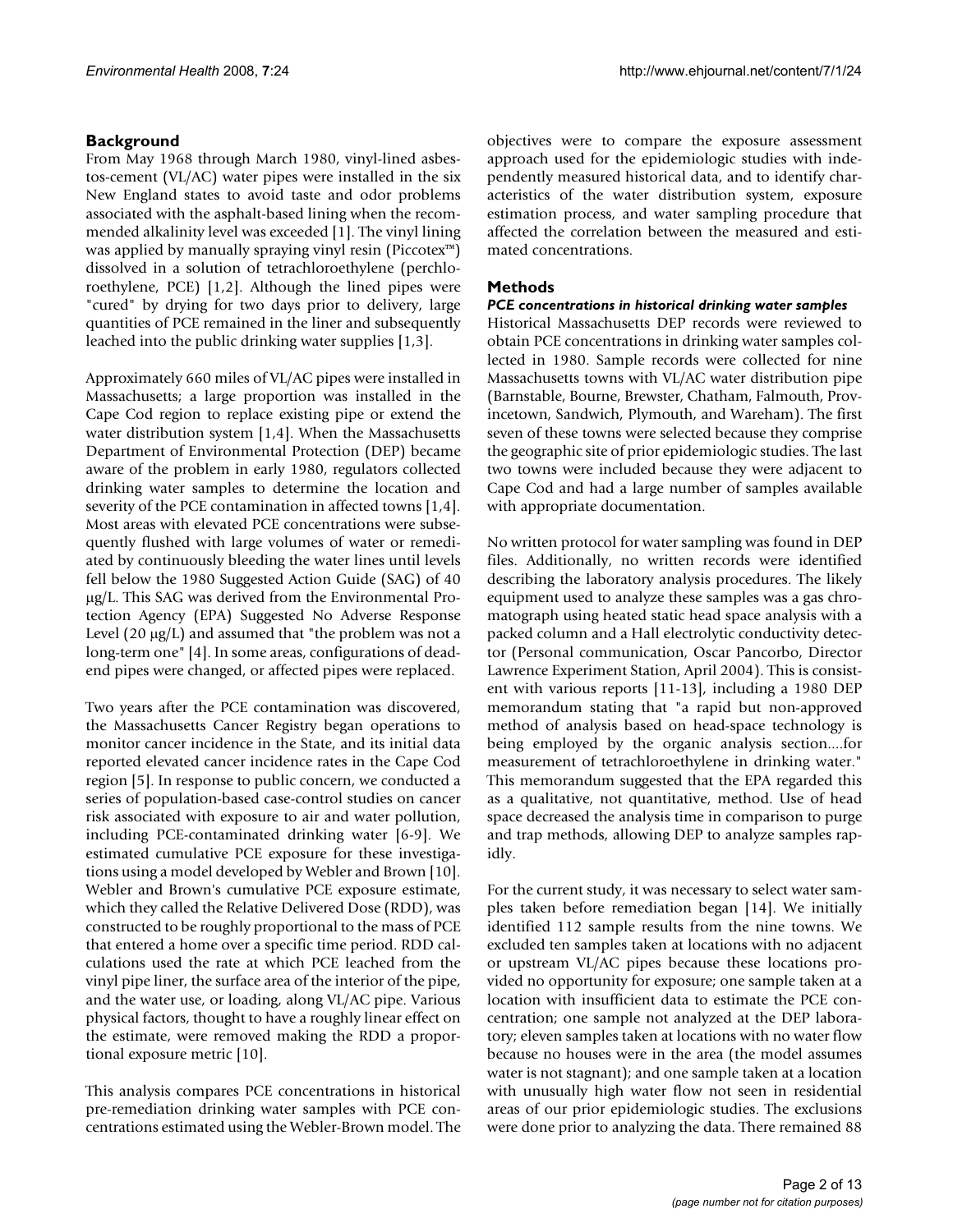samples for the current analysis. We extracted the following information on each water sample: collection date, location (street and town), water fixture sampled (tap, spigot, or hydrant), and the name of the DEP employee collecting the sample.

### *Estimated PCE concentrations*

The Webler and Brown model developed for our prior epidemiologic studies [6-9] produces a cumulative exposure measure (RDD) [10]. We adapted the Webler-Brown model for the current analysis by generating point concentration (PC) estimates more appropriate for comparison with measured PCE concentrations in water samples taken on a single occasion. The adapted model specifies the RDD estimate retaining all constants but without integrating over time:

$$
PC_{i}(t) = \int_{x=0}^{i} \frac{(-T)}{rQ_{x}} dx.
$$
 (1)

In this equation,  $C_0$  is the initial amount of PCE per unit surface area  $(\mu g/m^2)$ , *T* is the lapsed time from pipe installation (*ts* ) to the year that the water sample was taken (*t*), *r* is the diffusion rate constant (years),  $D<sub>x</sub>$  is the pipe diameter (meters), and  $Q<sub>x</sub>$  is the water flow rate (liters/year). Thus,  $C_0e^{-(T/r)}$  is the amount of initial PCE remaining in the liner after time *T* with first order (exponential) decay [2]. Integration is along a pipe (*dx*) to the location of interest, *i*.

The integral is approximated by summing discrete pipe segments that were designated to implement the model. Each segment ends at a node, defined as the end point of a segment. The model is developed around these segments (*s*) and nodes and *dx* becomes the pipe segment length (*Ls* ).

$$
PC_i(t) = \sum_{s=1}^{i} \frac{C_{0s}e^{-\frac{(t-t_s)}{r}} \pi D_s L_s}{rQ_{s-1}}
$$
 (2)

Water drawn along a segment is considered removed at the segment node. Thus, the water flow in segment *s* is *Q*<sub>c</sub>  $<sub>1</sub>$ . Equation (2) gives the estimated micrograms of PCE</sub> per liter drinking water at location *i* at time *t* – the quantity that was compared to the measured PCE drinking water concentrations in the current study. See Appendix A for a derivation of Equation (2).

Exposure assessments for the present study were conducted by two individuals using Equation (2) and following procedures developed in our prior epidemiological studies [6-9]. Water supply distribution maps, including the locations of all VL/AC pipes, pipe diameters and

installation years, were obtained from the Massachusetts DEP and town water departments. Parcel maps indicating the locations of residences were provided by town officials. Each historical water sampling point was located on the distribution network, and a schematic was made depicting the water flow at each sample location.

The quantity of water flow (evaluated as loads) was estimated as the number of parcels at and beyond a VL/AC pipe segment. Each parcel was assumed to represent one single-family home, the most common type of residence in the geographic area. Water flow was determined after consulting with water department officials and inspecting features of the distribution network, including pipe diameters and locations of wells and pumping stations. Flow assessments were conducted using simplifying assumptions outlined by Webler and Brown [10]. These simplifying assumptions were as follows: (1) water flows along the most direct route from larger-diameter pipes to smaller ones, (2) water flow is constant over time, (3) all parcels draw the same quantity of water, and (4) water demand beyond a given neighborhood has a negligible impact on flow direction and volume.

#### *Data analysis*

We conducted descriptive analyses to characterize the measured PCE concentrations among all samples combined and among samples stratified according to characteristics of the water distribution system, and other factors that may affect exposure estimation and water sampling procedure. Samples with undetectable PCE levels were assigned a value of 0.25 μg/L, one-half the laboratory detection limit of 0.5 μg/L [15]. Substitutions with zero, the detection limit (0.5  $\mu$ g/L), and the detection limit divided by the square-root of two (0.35 μg/L) for samples where PCE was not detected (ND) were also conducted [15,16] and gave similar results. A logistic regression analysis was carried out to determine characteristics associated with undetectable PCE concentrations in the water samples.

Measured drinking water concentrations were compared to estimated concentrations using Spearman rank correlation coefficients. A linear regression model was also used to quantify the proportion of the variance in the measured concentrations explained by the modeled estimates. The natural logarithm (ln) of measured and estimated PCE concentrations was used in the regression model because the data were skewed with a long upper tail. p-values were used to describe the statistical stability of all parameters.

Comparisons were made among all samples combined, samples stratified according to sampling and location characteristics, and samples with detectable PCE levels. Stratification characteristics were 'town,' 'sampling per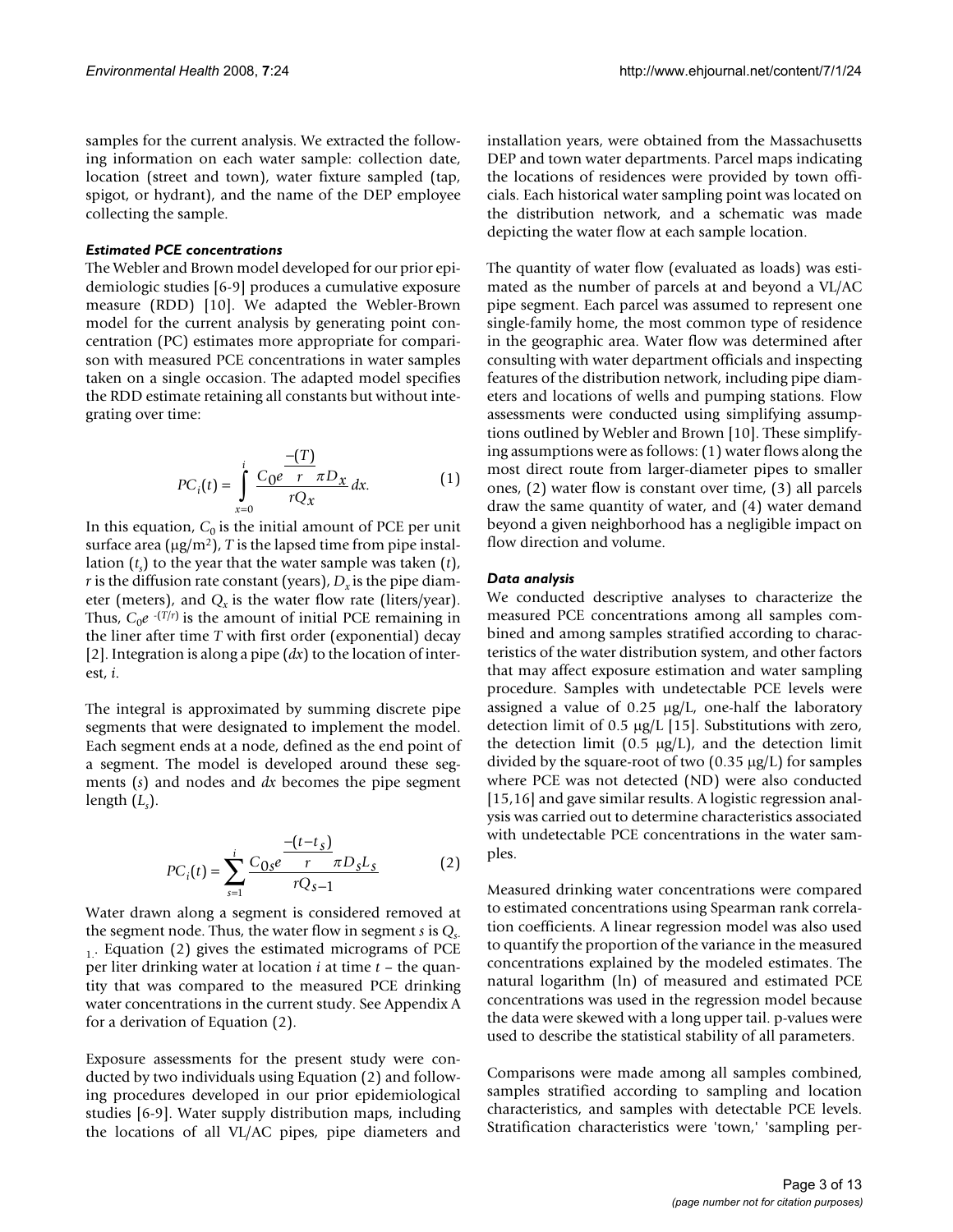sonnel,' 'season of sampling,' 'water fixture sampled,' 'pipe installation year,' 'complexity of pipe configuration,' 'position along pipe,' 'magnitude of water flow,' and 'housing density' (see below for description of these variables). Lastly, because our prior epidemiologic analyses [6-9] categorized subjects according to exposure percentile ( $e.g., > 50$ <sup>th</sup> percentile), we examined the measured and estimated PCE concentrations in percentile categories and evaluated the sensitivity and specificity of the estimated concentrations in correctly classifying the lower 50th percentile, upper 50th percentile, and upper 75th percentile of PCE concentrations measured in the water samples.

#### *Town*

This variable characterized possible differences in sampling protocols and water distribution characteristics. Towns included Barnstable ( $n = 7$  samples), Bourne ( $n =$ 16), Brewster  $(n = 7)$ , Chatham  $(n = 6)$ , Falmouth  $(n = 6)$ , Provincetown ( $n = 5$ ), Sandwich ( $n = 9$ ), Plymouth ( $n = 1$ ) 25), and Wareham  $(n = 7)$ .

#### *Sampling personnel*

This variable captured undocumented differences in the selection of the sampling location and procedure by the person conducting the sampling. Almost all of the samples were collected by two DEP employees (n = 69 for Sampler 1,  $n = 18$  for Sampler 2;  $n = 1$  for Sampler 3).

#### *Sampling season*

Most samples were collected in April 1980  $(n = 71)$ shortly after the PCE contamination was publicized. However, some samples were collected in May and the following autumn. As a rough measure of seasonal changes in water temperature, season of sample collection was evaluated. 'Spring' included samples collected in April and May (n = 74) and 'autumn' included samples collected in September and November  $(n = 14)$ . We hypothesized that PCE leaching rates would be higher in the fall when water temperatures are higher.

#### *Water fixture*

This variable captured unknown sampling conditions, including flow intensity during sampling and aeration both before and during sampling. Three types of fixtures were sampled: taps  $(n = 3)$ , spigots  $(n = 7)$ , and fire hydrants ( $n = 18$ ). The former two were combined and represent low flow intensity while the latter represents variable flow intensity. Hydrants were also likely to have long-standing air pockets into which PCE could volatilize and were supplied by spur segments from the main VL/AC pipe that may have contained stagnant water. The kind of the collection point was not specified for 60 samples; these samples were treated as a separate category.

#### *Pipe installation year*

VL/AC pipes were installed on Cape Cod from May 1968 through March 1980. Because PCE drinking water levels decreased exponentially following pipe installation, we characterized water samples according to the installation year of the closest VL/AC pipe. Three categories of roughly equal duration were used: 1968–1972 (n = 23), 1973– 1976 (n = 32), and 1977–1980 (n = 33).

#### *Complexity of pipe configuration*

This variable captured the difficulty in determining the direction of water flow by classifying the pipe configuration in the immediate vicinity of the water sample as 'simple' or 'complex.' The 'simple' category described deadend pipes that were either directly off a major pipe or close to a water source, thereby ensuring that there was only one possible flow direction, and facilitating the flow rate determination. The 'complex' category described areas with multiple possible flow directions and where it was difficult to determine the area of water demand.

#### *Position along pipe*

This variable described the proximity of a sample location to the end of the pipe. An 'end' position was designated for locations within the last 25% of VL/AC pipe ( $n = 44$ ). Locations within the first 75% of VL/AC pipe were designated as 'beginning/middle'  $(n = 44)$ .

#### *Magnitude of water flow*

This variable categorized the amount of water flowing past the sampling location into 'high,' 'medium,' and 'low' based on the number of loads around a sampling location. The magnitude of flow was considered 'high' when more than 19 homes were served just downstream by the water pipe at the sample location  $(n = 19)$ . It was considered 'medium' when 3–19 homes were served by the water pipe  $(n = 33)$ , and 'low' when 1 or 2 homes were served by the water pipe  $(n = 36)$ . These cutoffs correspond to the tertiles of the loading distribution.

#### *Housing density*

Because parcel maps provided by town officials dated from 1988 or later, there was an eight to twenty year gap between VL/AC pipe installation and parcel data used for the model-estimated concentrations. Thus, it is likely that our earlier epidemiological studies [6-9] overestimated the number of homes and water flow, and subsequently underestimated RDDs in areas with recent home construction. Because some water samples in the current analysis were taken in areas with recent home construction, we reviewed town assessor's files for home construction years and DEP files for home water service connection dates, and created a variable to describe this situation. We designated water samples in areas with 'overestimated' housing density if 90% of parcels near the sample location were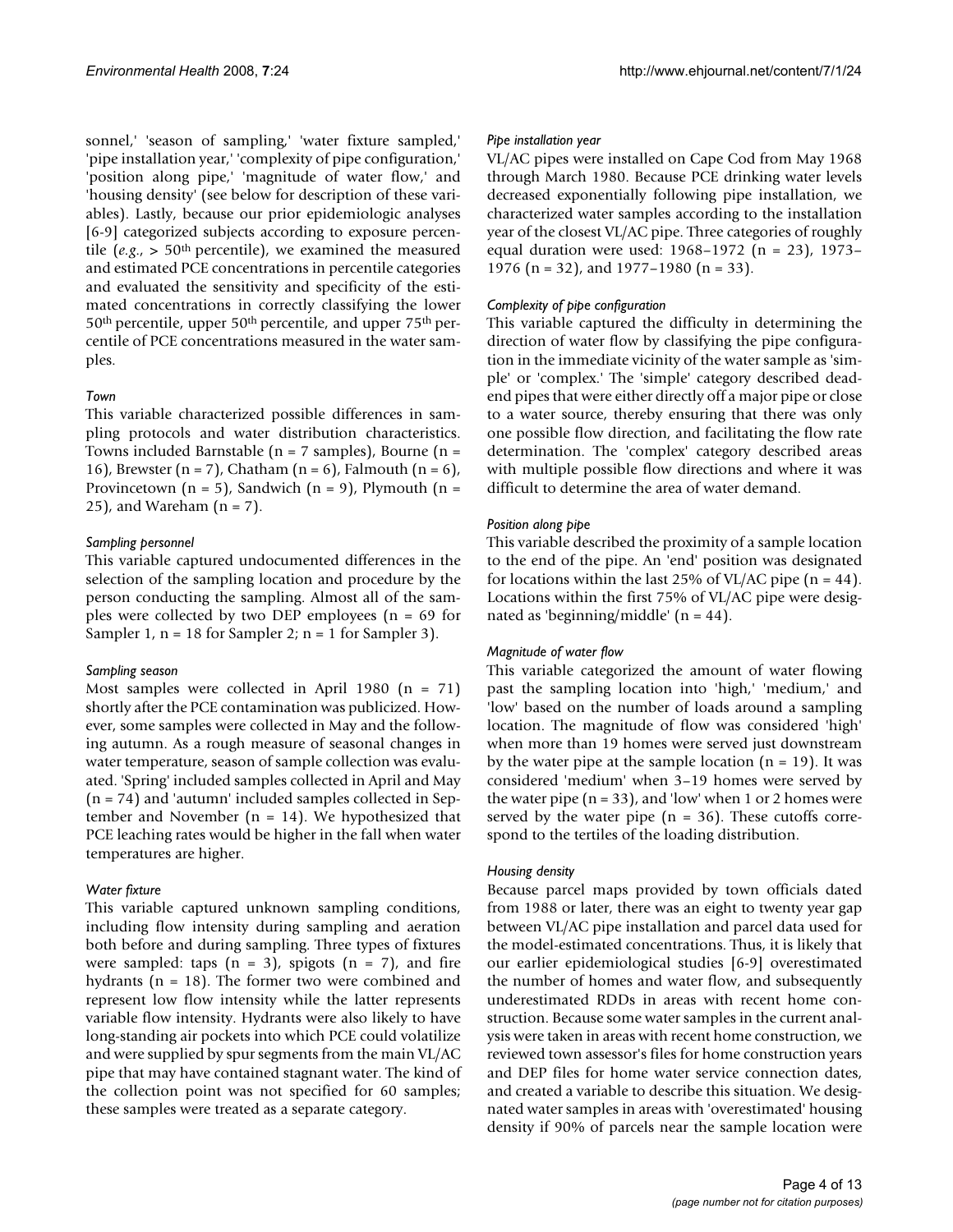undeveloped or had homes built more than a year after the VL/AC pipe was installed  $(n = 25)$ . The remaining sampling locations were designated as not being affected by overestimated housing density  $(n = 63)$ .

Lastly, we conducted quantitative sensitivity analyses to determine the impact of measurement error on the correlation coefficients. We considered two sources of error based on our knowledge of the water distribution systems and laboratory analysis. The first source stemmed from using a single water sample (taken at a single time point) to characterize fluctuating PCE levels. In reality, up to twofold fluctuations in the water concentrations were seen in a PCE sampling study that measured concentrations at the same location and time on two consecutive days [12]. The second source of error arose from the use of the head space laboratory analysis which, according to a DEP analysis, underestimated the PCE concentrations in the water samples by as much as 80%. Each source of error was considered in separate sensitivity analyses using a matrix of 500 adjustment factors randomly generated from a uniform distribution. The mean, standard deviation and range were calculated from the resulting distributions of Spearman correlation coefficients.

# **Results**

The mean and median measured PCE concentrations were 66 μg/L and 0.5, respectively, for all 88 eligible samples combined. Individual sample concentrations ranged from undetectable to 2432  $\mu$ g/L (Table 1). Even though this analysis was limited to samples taken at a VL/AC pipe, 49% of the samples had undetectable PCE levels (Table 1). The distribution of PCE concentrations was skewed with a long upper tail. The maximum detected PCE concentration (2432 μg/L) was more than three times greater than the next highest concentration.

The highest median concentrations were observed in Brewster (32 μg/L) and Falmouth (53 μg/L), and in samples collected in areas with simple pipe configuration (median = 20  $\mu$ g/L), from taps and spigots (median = 32  $\mu$ g/L); and along the most recently installed (1977–1980) VL/AC pipes (median =  $22 \mu g/L$ ) (Table 1).

Conversely, undetectable levels were reported in all or nearly all samples collected in Barnstable (100%), Provincetown (100%), and Chatham (83%) (Table 1). In addition, undetectable levels were more common in samples collected from the earliest installed (1968–1972) VL/AC pipe (70%), where water flow was medium or high (67% and 58%), and at the beginning/middle of VL/AC pipe (61%). Because these characteristics were correlated, we conducted a multiple logistic regression analysis to determine which factors predicted undetectable PCE levels, while controlling for the other factors. Undetectable PCE levels were more common in areas with the earliest installed VL/AC pipes (adjusted OR: 8.4), where flow was high (adjusted OR: 6.3), at the beginning and middle of VL/AC pipes (adjusted OR: 2.1), and at unknown sampling locations (adjusted OR: 3.7).

The relationship between measured and estimated PCE concentrations is shown in Figure 1. The horizontal line of points along the bottom of the graph represents samples with no detectable concentration of PCE. Overall, there was a moderate level of correlation between PCE concentrations in the water samples and point concentration estimates derived from the adapted Webler and Brown model (Spearman rank correlation coefficient (ρ)  $= 0.48$ ,  $p < 0.0001$ , Table 2). According to the regression analysis, 24% of the variance in measured PCE concentrations was explained by modeled concentrations (p < 0.0001).

Results of the quantitative sensitivity analysis indicated that the correlation level was robust. The mean Spearman correlation coefficient between the randomly adjusted PCE concentrations in the water samples and point concentration estimates from the model was 0.44 ( $\sigma$  = 0.04, p < 0.0001), and the range extended from 0.29 to 0.53.

The correlation varied according to sampling characteristics. Correlations were higher among samples collected at taps and spigots vs. hydrants ( $\rho = 0.84$  vs. 0.34), and by Sampler 2 vs. Sampler 1 ( $\rho$  = 0.57 vs. 0.45). Correlations also varied by factors that may affect exposure estimation: areas with simple vs. complex geometry ( $\rho = 0.51$  vs. 0.38), at low vs. medium and high flow locations ( $\rho =$ 0.54 vs. 0.30 and 0.37), and near pipes installed in 1973– 1976 vs. earlier and later years ( $\rho$  = 0.56 vs. 0.42 for 1968– 1972 and 0.37 for 1977–1980). The correlation also varied considerably by town; it was highest in Plymouth ( $\rho =$ 0.56) and lowest in Brewster ( $\rho$  = 0.02). The lack of correlation in Brewster stemmed from the highest measured PCE concentration in Brewster (780 μg/L) that was predicted to be the town's lowest concentration (82  $\mu$ g/L). When this location was excluded, the Spearman correlation coefficient for Brewster was 0.64. There was little difference in the correlation according to housing density estimates ( $\rho$  = 0.52 vs. 0.47), pipe position ( $\rho$  = 0.44 vs. 0.44), and season ( $\rho = 0.58$  vs. 0.50).

When analyses were limited to samples with detectable PCE levels, the highest median concentrations were observed among samples collected in areas with simple pipe configuration (median = 40  $\mu$ g/L), from taps and spigots (median =  $100 \mu g/L$ ); and along the most recently installed (1977–1980) VL/AC pipes (median =  $45 \mu g/L$ ). This pattern is similar to the entire sample. However, the Spearman correlation coefficient fell to  $0.41$  ( $p = 0.005$ ),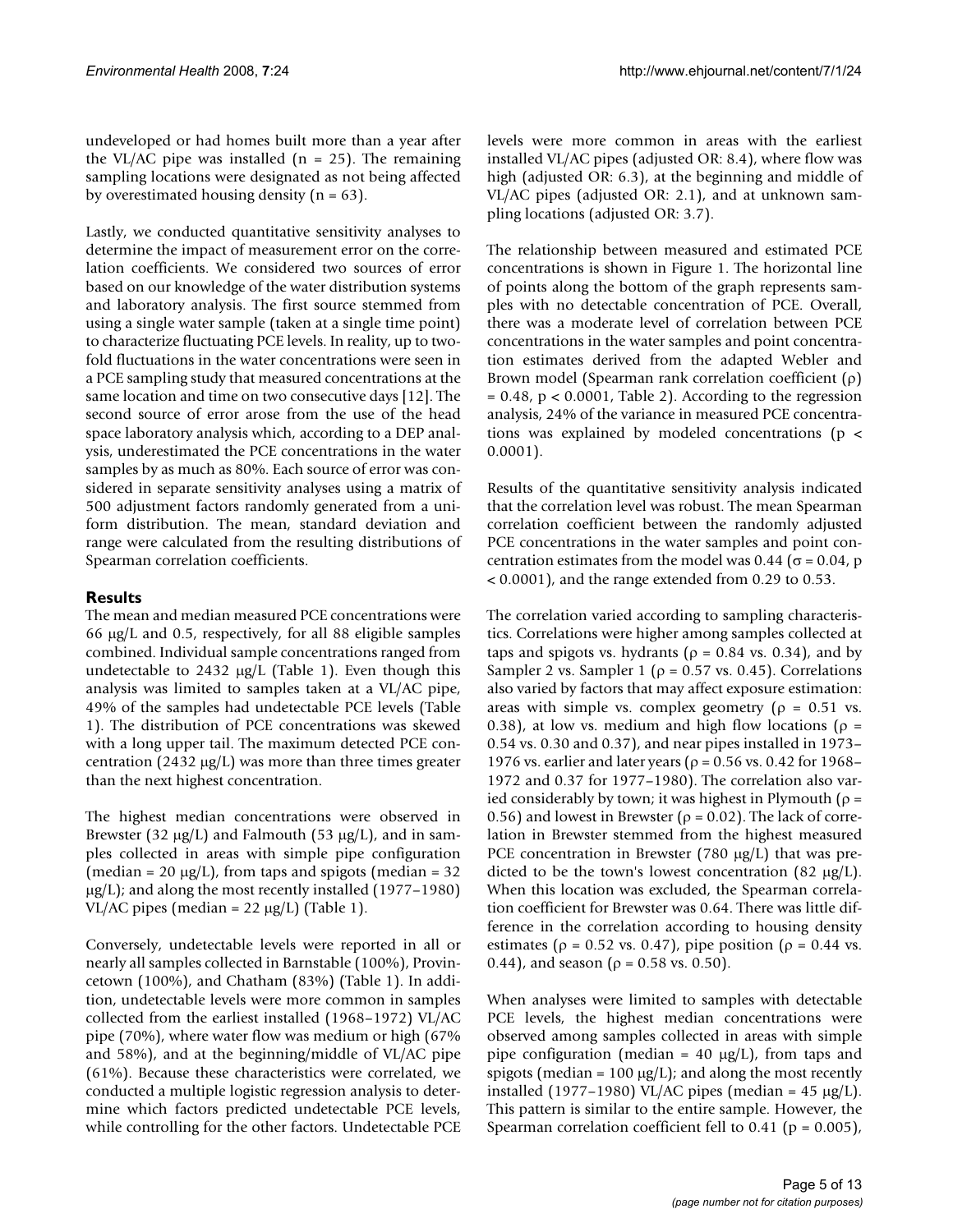|                                            | No. of Samples | No. With ND <sup>a</sup> Level | Percent With ND <sup>a</sup><br>Level | Meanb     | Median    | 75th<br>Percentile | Range          |
|--------------------------------------------|----------------|--------------------------------|---------------------------------------|-----------|-----------|--------------------|----------------|
| All Samples                                | 88             | 43                             | 49                                    | 66        | 0.5       | 32                 | <b>ND-2432</b> |
| According to:                              |                |                                |                                       |           |           |                    |                |
| Complexity of pipe                         |                |                                |                                       |           |           |                    |                |
| configuration <sup>c</sup>                 |                |                                |                                       |           |           |                    |                |
| Simple                                     | 31             | $\overline{13}$                | 42                                    | 73        | 20        | 50                 | <b>ND-780</b>  |
| Complex                                    | 57             | 30                             | 53                                    | 63        | <b>ND</b> | 22                 | <b>ND-2432</b> |
| Magnitude of flow <sup>c</sup>             |                |                                |                                       |           |           |                    |                |
| High (> 19 homes)                          | 9              | $\mathbf{H}$                   | 58                                    | 10        | <b>ND</b> | 20                 | <b>ND-59</b>   |
| Medium (3-19 homes)                        | 33             | 22                             | 67                                    | 18        | ND.       | 20                 | <b>ND-190</b>  |
| Low $(<$ = 2 homes)                        | 36             | 10                             | 28                                    | 4         | 18        | 57                 | <b>ND-2432</b> |
| Position along pipec                       |                |                                |                                       |           |           |                    |                |
| End                                        | 44             | 16                             | 36                                    | 56        | 12        | 37                 | <b>ND-780</b>  |
| Beginning/Middle                           | 44             | 27                             | 61                                    | 77        | <b>ND</b> | 25                 | <b>ND-2432</b> |
| Overestimated housing density <sup>c</sup> |                |                                |                                       |           |           |                    |                |
| Yes                                        | 25             | $\mathbf{H}$                   | 44                                    | 182       | 6.6       | 38                 | <b>ND-2432</b> |
| No                                         | 63             | 32                             | 51                                    | 20        | <b>ND</b> | 28                 | <b>ND-235</b>  |
| Season sampled <sup>c</sup>                |                |                                |                                       |           |           |                    |                |
| Spring                                     | 74             | 42                             | 57                                    | 77        | ND.       | 38                 | <b>ND-2432</b> |
| Autumn                                     | 4              | $\mathbf{I}$                   | 7                                     | 7.7       | 4.6       | $\mathbf{H}$       | <b>ND-44</b>   |
| Water fixture sampled <sup>c</sup>         |                |                                |                                       |           |           |                    |                |
| Tap or spigot                              | 10             | 3                              | 30                                    | 302       | 32        | 190                | <b>ND-2432</b> |
| Hydrant                                    | 8              | $\overline{7}$                 | 39                                    | 26        | 21        | 35                 | <b>ND-92</b>   |
| Unknown                                    | 60             | 33                             | 55                                    | 39        | <b>ND</b> | 8                  | <b>ND-780</b>  |
| Sampling personnel <sup>c</sup>            |                |                                |                                       |           |           |                    |                |
| Sampler I                                  | 69             | 33                             | 48                                    | 38        | 0.5       | 31                 | <b>ND-780</b>  |
| Sampler 2                                  | 8              | 10                             | 56                                    | 43        | <b>ND</b> | 28                 | <b>ND-350</b>  |
| Sampler 3                                  | $\mathbf{I}$   | 0                              | 0                                     | 2432      | $L_{-}d$  | <b>ه___</b>        | ہ___           |
| Town <sup>c</sup>                          |                |                                |                                       |           |           |                    |                |
| Barnstable                                 | 7              | 7                              | 100                                   | <b>ND</b> | ND        | <b>ND</b>          | ND-ND          |
| Bourne                                     | 16             | 10                             | 63                                    | 57        | <b>ND</b> | 26                 | <b>ND-540</b>  |
| <b>Brewster</b>                            | 7              | $\overline{2}$                 | 29                                    | 140       | 32        | 100                | <b>ND-780</b>  |
| Chatham                                    | 6              | 5                              | 83                                    | 4.9       | <b>ND</b> | <b>ND</b>          | <b>ND-28</b>   |
| Falmouth                                   | 6              | $\mathbf{I}$                   | 17                                    | 47        | 53        | 62                 | <b>ND-75</b>   |
| Provincetown                               | 5              | 5                              | 100                                   | <b>ND</b> | <b>ND</b> | <b>ND</b>          | ND-ND          |
| Sandwich                                   | 9              | 3                              | 33                                    | 36        | 22        | 59                 | <b>ND-92</b>   |
| Plymouth                                   | 25             | $\overline{\mathcal{I}}$       | 28                                    | 128       | 3.1       | $\overline{13}$    | <b>ND-2432</b> |
| Wareham                                    | 7              | 3                              | 43                                    | 15        | 20        | 28                 | <b>ND-35</b>   |
| Pipe installation year <sup>c</sup>        |                |                                |                                       |           |           |                    |                |
| 1968-1972                                  | 23             | 16                             | 70                                    | 38        | ND        | $\mathbf{I}$       | <b>ND-780</b>  |
| 1973-1976                                  | 32             | 15                             | 47                                    | 8         | 4.6       | 25                 | <b>ND-100</b>  |
| 1977-1980                                  | 33             | 12                             | 36                                    | 134       | 22        | 59                 | <b>ND-2432</b> |

**Table 1: PCE concentrations (ug/L) measured in water samples according to characteristics of sampling location and methods**

a ND – Not Detected. The detection limit was 0.5 μg/L.

b Means were calculated using 0.25 μg/L (half the detection limit) for ND samples.

c See text for definitions and further description.

d Analyses were not conducted.

and the amount of explained variance fell to 19% when the analysis was restricted to these samples. The data were too sparse to stratify the correlations according to the water distribution, exposure estimation, and sampling characteristics.

Table 3 presents the relationship between the modeled and measured PCE concentrations in the percentile categories used in our prior epidemiological studies (Table 3). The cutoffs for the 50<sup>th</sup> and 75<sup>th</sup> percentile categories were 207 ug/L and 657 ug/L, respectively, among the modeled PCE concentrations while they were 0.5 ug/L and 32 ug/L among the measured PCE concentrations. The large difference in concentration distributions stems mainly from the sizeable number of undetectable levels in the measured samples (Figure 1). The percentile categories of the model estimated and measured concentrations were identical in 54.5% of samples. A balanced pattern of discordance was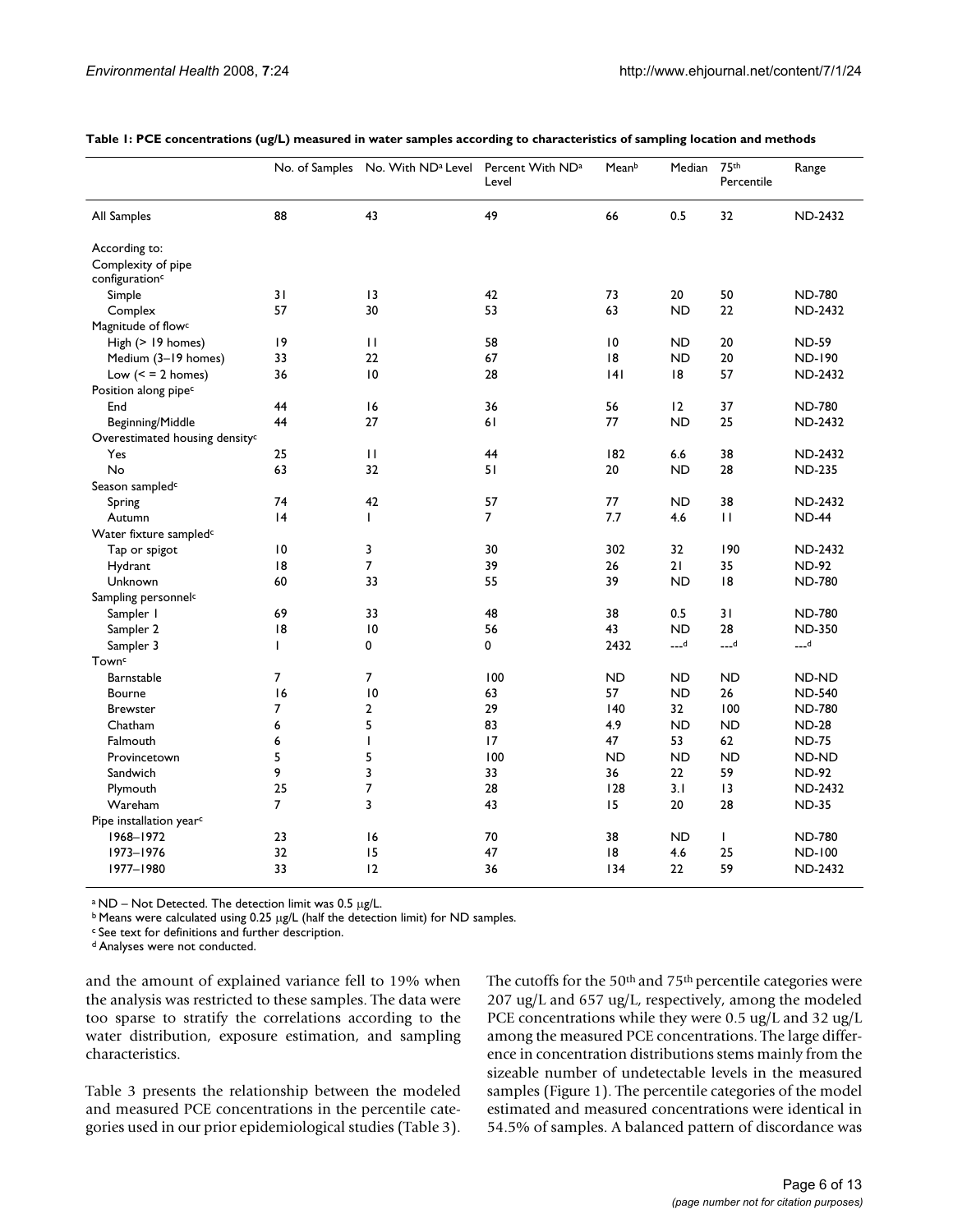

Figure 1 Log<sub>e</sub> measured PCE verses loge model estimated **PCE concentrations (ug/L).**

seen among the remaining samples with 23.9% of model estimated concentrations in higher percentile categories than measured concentrations, and 21.6% of modeled estimated concentrations in lower percentile categories than measured concentrations. The sensitivities of the model estimated concentrations for correctly classifying the upper 50th and upper 75th percentiles of the measured PCE concentrations were 63% and 59%, respectively. The corresponding specificities were 62% and 86%.

# **Discussion**

Our study found a moderate, statistically significant correlation between measured and estimated PCE concentrations (Spearman correlation coefficient  $\rho = 0.48$ ,  $p <$ 0.0001). The correlation varied across characteristics of the water sampling procedures; correlations were higher among samples taken at taps and spigots compared to hydrants. Correlations also varied across factors that we hypothesized might affect the accuracy of the estimation procedure; correlations were higher in areas with simple geometry, low flow, and near pipes installed in the earlier years. In contrast, the lowest correlations were observed in areas with complex geometry, and near pipes installed in the most recent years. About 55% of the model estimated and measured concentrations were in identical percentile categories when the data were examined in groupings used in our prior epidemiological studies.

Even though the current analysis was limited to samples taken at VL/AC pipes, only 51% of the samples had detectable PCE levels. The correlation between estimated and measured PCE concentrations was  $0.41$  (p = 0.005) among these samples. Undetectable PCE levels were more common in areas with the earliest installed VL/AC pipes, at the beginning and middle of VL/AC pipes, at hydrants, in complex pipe configurations, and where housing density estimates were considered more accurate.

These results suggest that (1) the sampling procedures and analytical methods affected the accuracy of the measured PCE concentrations, and (2) the exposure model and assessment process had inaccuracies that depended on the characteristics of the sampling location that, in turn, affected the correlation between measured and predicted concentrations.

## *Inaccuracies in Measured PCE Concentrations*

The historical water samples to measure the PCE concentrations were not collected with the goal of validating the exposure model used in our epidemiologic study, but "to determine quickly the extent and severity" of a public health problem in 1980 [4]. DEP focused on locations "where lined VL/AC pipe was in use [and] the pipe was installed in ... dead-end or low flow locations" [4]. Thus, the measured PCE concentrations should be considered an "alloyed gold standard," a term used by Wacholder *et al*. [17] to describe error-prone reference procedures used in validation studies [18].

Savitz has suggested that a spot measurement is not a gold standard for long-term, cumulative exposures, despite "all the appearances of accuracy" because it reflects "only a single point in time in a fluctuating system..." [19]. In our case, Yuskus characterized fluctuations in PCE point concentrations in a VL/AC pipe in a 24-hour sampling study in one Cape Cod town and found that measured concentrations at the same location and time on two consecutive days differed about two-fold [12]. To the best of our knowledge, the water samples in our study were collected during regular working hours. Any short-term fluctuations were not reflected in our model and so likely reduced the correlation between the measured and estimated concentrations.

Moreover, the laboratory's use of head space analysis may have inconsistently reduced PCE recoveries, thereby reducing the correlation between the measured and estimated concentrations. The head space laboratory analysis, which was done to facilitate timely analysis of hundreds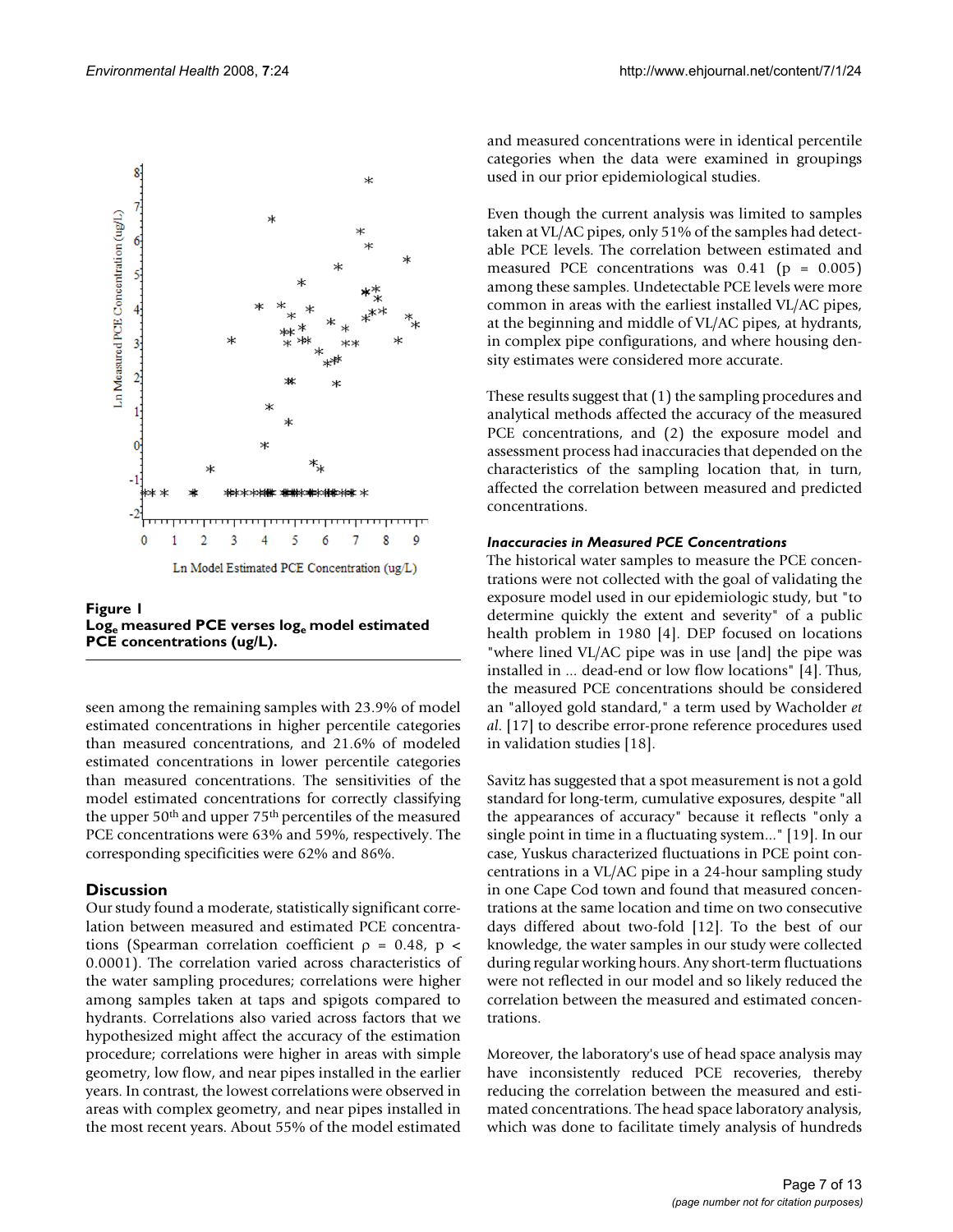#### **Table 2: Correlation coefficients between measured PCE concentrations in water samples and model-generated estimates**

|                                               | No. of Samples  | Spearman Correlation Coefficient | P-Value  |  |
|-----------------------------------------------|-----------------|----------------------------------|----------|--|
| All Samples                                   | 88              | 0.48                             | < 0.001  |  |
| According to:                                 |                 |                                  |          |  |
| Complexity of pipe configuration <sup>a</sup> |                 |                                  |          |  |
| Simple                                        | 31              | 0.51                             | 0.003    |  |
| Complex                                       | 57              | 0.38                             | 0.003    |  |
| Magnitude of flow <sup>a</sup>                |                 |                                  |          |  |
| High (> 19 homes)                             | 19              | 0.37                             | 0.1      |  |
| Medium (3-19 homes)                           | 33              | 0.30                             | 0.09     |  |
| Low $(2 homes)$                               | 36              | 0.54                             | 0.0007   |  |
| Position along pipe <sup>a</sup>              |                 |                                  |          |  |
| End                                           | 44              | 0.44                             | 0.003    |  |
| Beginning/Middle                              | 44              | 0.44                             | 0.003    |  |
| Overestimated housing density <sup>a</sup>    |                 |                                  |          |  |
| Yes                                           | 25              | 0.52                             | 0.008    |  |
| No                                            | 63              | 0.47                             | 0.0001   |  |
| Season sampled <sup>a</sup>                   |                 |                                  |          |  |
| Spring                                        | 74              | 0.50                             | < 0.0001 |  |
| Autumn                                        | 4               | 0.58                             | 0.03     |  |
| Water fixture sampled <sup>a</sup>            |                 |                                  |          |  |
| Tap or spigot                                 | $\overline{10}$ | 0.84                             | 0.002    |  |
| Hydrant                                       | 8               | 0.34                             | 0.2      |  |
| Unknown                                       | 60              | 0.38                             | 0.003    |  |
| Sampling personnel <sup>a</sup>               |                 |                                  |          |  |
| Sampler I                                     | 69              | 0.45                             | 0.0001   |  |
| Sampler 2                                     | 8               | 0.57                             | 0.01     |  |
| Sampler 3                                     | T               | $---b$                           | $---b$   |  |
| Towna                                         |                 |                                  |          |  |
| Barnstable                                    | 7               | $---c$                           | $---c$   |  |
| Bourne                                        | 16              | 0.53                             | 0.03     |  |
| <b>Brewster</b>                               | 7               | 0.018                            | 1.0      |  |
| Chatham                                       | 6               | 0.39                             | 0.4      |  |
| Falmouth                                      | 6               | 0.49                             | 0.3      |  |
| Provincetown                                  | 5               | $---c$                           | $---c$   |  |
| Sandwich                                      | 9               | 0.53                             | 0.1      |  |
| Plymouth                                      | 25              | 0.56                             | 0.003    |  |
| Wareham                                       | $\overline{7}$  | 0.48                             | 0.3      |  |
| Pipe installation year <sup>a</sup>           |                 |                                  |          |  |
| 1968-1972                                     | 23              | 0.42                             | 0.05     |  |
| 1973-1976                                     | 32              | $0.56\,$                         | 0.0008   |  |
| 1977-1980                                     | 33              | 0.37                             | 0.03     |  |

a See text for definitions and further description.

b Analyses were not conducted because of the small sample size.

c Analyses were not conducted because all water samples had undetectable PCE levels.

of drinking water samples, relies on the tendency of PCE to volatilize out of water into air. In contrast, the more accurate purge and trap method removes PCE from water by purging the water with an inert gas and then trapping the PCE on a solid sorbent. Duplicate sample analyses conducted by the DEP laboratory suggested that the head space analysis inconsistently underestimated the PCE concentrations. In one set of analyses, the concentration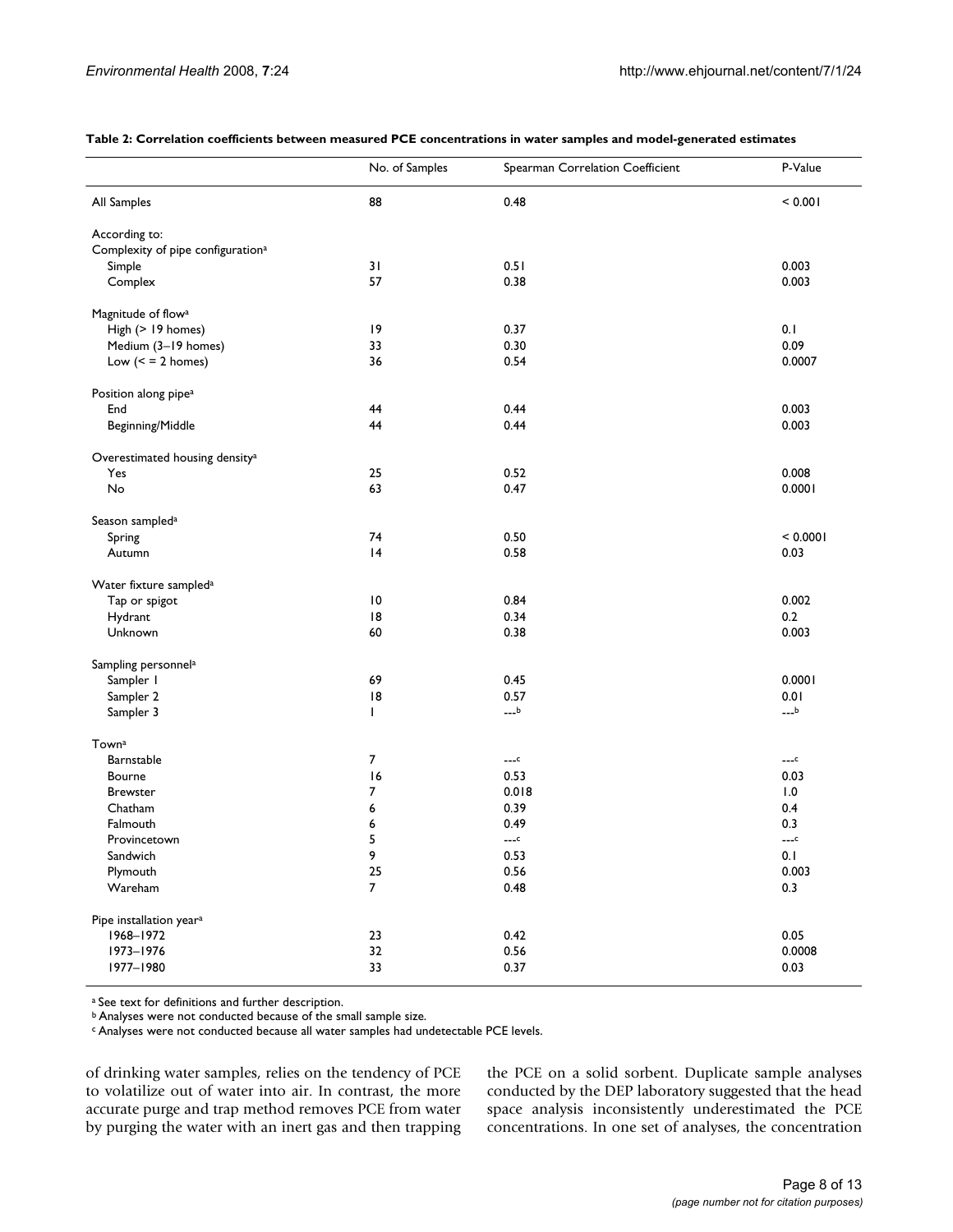|                                   | Measured PCE concentration       |                               |                      |                               |       |
|-----------------------------------|----------------------------------|-------------------------------|----------------------|-------------------------------|-------|
|                                   |                                  | $\leq 50^{\rm th}$ percentile | > 50–75th percentile | > 75 <sup>th</sup> percentile | Total |
| Model estimated PCE concentration | $\leq 50^{\text{th}}$ percentile | 28                            | 10                   | 6                             | 44    |
|                                   | > 50-75 <sup>th</sup> percentile | 12                            |                      |                               | 22    |
|                                   | > 75 <sup>th</sup> percentile    |                               | 4                    | 13                            | 22    |
|                                   | Total                            | 45                            | 21                   | 22                            | 88    |

**Table 3: Number of samples according to percentile categoriesa of measured and modeled PCE concentrations**

<sup>a</sup> 207 μg/L and 657 ug/L were the 50<sup>th</sup> and 75<sup>th</sup> percentile modeled PCE concentrations, respectively. 0.5 μg/L and 32 ug/L were the 50<sup>th</sup> and 75<sup>th</sup> percentile measured PCE concentrations, respectively.

observed using head space analysis was only 20% of that using the purge and trap method (38 and 205 μg/L, respectively), while the concentrations were similar in the second set (160 and 150 μg/L, respectively).

A large proportion of samples had missing data on the water fixture that was sampled. If the remaining results are unbiased, the data suggest that sampling from hydrants may also have introduced error from increased aeration. Hydrant samples had lower measured concentrations (median = 21 ug/L) and one of the lowest correlations ( $\rho$  $= 0.34$ ,  $p = 0.2$ ), while tap and spigot samples had the highest measured PCE concentrations (median = 32 ug/L) and the highest correlation with the estimated concentrations ( $\rho = 0.84$ ,  $p = 0.002$ ). High flow fixtures such as fire hydrants likely introduced air into water samples, thereby reducing the amount of PCE remaining in the water by air stripping. Fire hydrants may also have had a head space of air, with the loss of PCE along the interface between the water and air. In contrast, taps and spigots were capable of generating the low water flow more suited for characterizing volatile organic compounds, and were less likely to have a high volume head space.

Although all samples were collected along VL/AC pipe, 49% had undetectable PCE levels. In fact, the large difference in concentration distributions stems mainly from the large number of undetectable levels (Figure 1). We believe that the use of head space analysis was partially responsible for these undetectable levels. However, because samples with undetectable PCE levels were seen across a broad range of model-estimated concentrations, it is likely water distribution and sampling characteristics also contributed to the undetectable levels. Our analyses found that undetectable levels were associated with sampling from complex pipe configurations, hydrants or unknown locations, beginning and middle pipe positions, and the early installation years.

## *Inaccuracies in the Webler Brown model and its implementation*

Our prior studies used the Webler-Brown model to estimate cumulative PCE exposure. This model was specifically developed for epidemiological research and not risk assessment. The model used the rate at which PCE leached from the vinyl liner, the surface area of the interior of the pipe, and the loading along the pipe to calculate the RDD, a measure assumed to be roughly proportional to the mass of PCE that entered a home over a specific time period. Simplifying assumptions about the rate and direction of the water flow were needed to implement the model for our epidemiological studies and the present analysis. These simplifications likely decreased the correlation between the estimated and measured concentrations, particularly in areas with complex pipe configurations because water flow direction and magnitude are less predictable in these settings.

Further, while our assumption that every parcel used water at the same rate and that water was constantly flowing was reasonable given that predominant housing on Cape Cod was a single-family dwelling [20] and few industrial sites were present on Cape Cod during the exposure period [21], this assumption also likely reduced the correlation in areas that had higher water demands from commercial and industrial activities, multi-family dwellings, or lower demands from undeveloped parcels.

Variation in the initial amount of PCE in the pipe or inaccuracy in the diffusion rate constant (*r*) of the Webler-Brown exposure model may also have reduced the correlations in the present study. The model assumes a uniform amount of PCE in the Piccotex™ liner, an even liner thickness, and constant water temperature. In reality, none of these factors were unvarying. For example, Guilmartin *et al*. reported that the thickness of the vinyl liner in VL/AC pipes varied extensively and that the initial amount of PCE in the liner varied due to differences in thickness and drying times [3]. In addition, the diffusion constant was derived from experiments conducted by Demond at 20°C [2], but drinking water temperatures fluctuate seasonally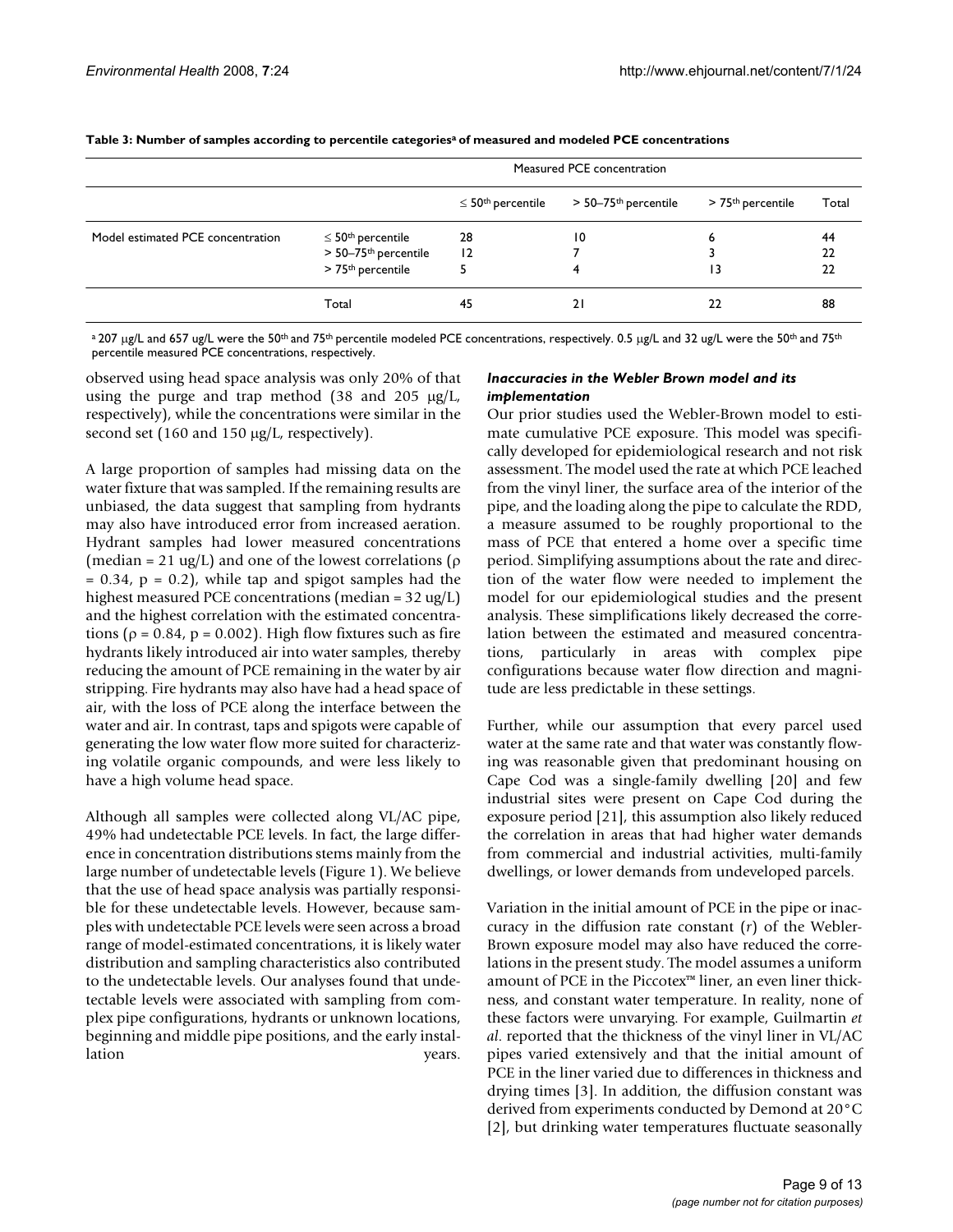from 11 to 27°C degrees [22]. In contrast, we found evidence to support Demond's finding that the diffusion coefficient decayed exponentially as the pipe aged. The better correlation with early installation years suggests that the slope of exponential decay decreases dramatically with time both in the pipe and the model. Hence, there is less variation and more correlation between the estimated and measured values.

# *Other research evaluating exposure to drinking water contaminants*

Many studies have evaluated the validity of models to predict trihalomethanes levels in drinking water following treatment with chlorination [e.g., [23,24]]. These models, which were developed to help utilities comply with drinking water regulations, typically include physical characteristics of the water, such as chlorine and organic carbon concentrations, water temperature, and pH. Depending on the setting, these models show good to excellent prediction of measured trihalomethane concentrations; the explained variances range from .37 to .86 [e.g., [23,24]].

Only a few prior studies have, like us, evaluated historical exposure measures developed for epidemiological research. These results of these studies are similar to ours. For example, Freedman et al. evaluated the validity of using nitrate concentrations in public drinking water supplies from a single year to characterize long-term exposure for a case-control study of non-Hodgkins lymphoma and leukemia [25]. The authors compared long-term average nitrate measurements from 1947 through 1975 to recent measurements from 1980, and found a moderate level of overall correlation (Spearman correlation coefficient was 0.54, 95% CI:0.44, 0.63). However, the correlation varied considerably when the data were stratified by the subject's length of residence: the correlation coefficient ranged from 0.17 among subjects with less than 10 years at their 1980 residence to 0.70 among subjects with more than 33 years at their 1980 address. The authors posited that the higher correlation among subjects with stable residential histories reflected the elimination of variability from the location of the water source.

In addition, Ayotte et al. evaluated the validity of a logistic regression model to predict the occurrence of arsenic in ground water for historical exposure assessments among subjects in an epidemiological study of bladder cancer [26]. The model, which took into account geologic and anthropogenic sources of arsenic, geochemical processes, and hydrogeologic and land use factors, predicted the probability of arsenic exceeding 5 ug/L in drinking water wells in New England. The model correctly classified 79.8% of the water samples a random validation data set  $(n = 380)$ ; the sensitivity was 37.1% and specificity was 92.5%.

Lastly, Whitaker et al. examined the validity of a stochastic model to predict exposure to disinfection by-products for a study of adverse birth outcomes [27]. The percentile categories of the model estimated and measured total trihalomethane (THM) concentrations were identical in 74.8 – 85.1% of samples (depending on the water supply region), and the sensitivities of the model estimated concentrations for correctly classifying a "high" THM exposure level ranged from 70.2% to 84.5%.

# **Conclusion**

In summary, the Webler-Brown model generated exposure estimates moderately concordant with historically measured PCE data. While these findings are similar to those from other studies of historic exposures, this evaluation suggests that more accurate water flow characterizations would further improve the correlation with historical water data, acknowledging these data are themselves subject to systematic error. Water pipe distribution models are now available to determine flow more accurately than the approximate method we used. The incorporation of more specific load information, such as data on commercial and multi-family use and the year that the sites began to use water, may also increase the accuracy of the flow assessments, an essential part of the Webler-Brown model. This analysis shows how a detailed retrospective examination of historical measurements made for other purposes can suggest further refinements in the model. While this analysis also supports the exposure model used in previous epidemiologic studies, further analyses are currently underway evaluating the impact of the model's inaccuracies on the risk of breast cancer using data from our prior case-control study [8,9].

# **List of Abbreviations**

*C*0*s:* initial amount of perchloroethylene per unit surface area for pipe segment *s*; DEP: Massachusetts Department of Environmental Protection; *Ds:* Diameter of pipe for pipe segments; EPA: United States Environmental Protection Agency; Ln: Natural logarithm; L<sub>s:</sub> Length of pipe segments; ND: Not detected; OR: Odds ratio; PC: Point concentration; PCE: Perchloroethylene or tetrachloroethylene; Q<sub>s-1</sub>: Magnitude of pipe water flow in pipe segments;  $Q_x$ : Magnitude of pipe water flow at location *x*; *r*: Diffusion rate constant; RDD: Relative Delivered Dose; SAG: Suggested No Adverse Response Level; *t*: Time of sampling; *t<sub>s</sub>*: Time of pipe installation for pipe segments; VL/AC: Vinyl-lined asbestos-cement.

# **Competing interests**

Dr. David Ozonoff is Co-editor-in-Chief of *Environmental Health: A Global Access Science Source*. He has recused himself from all decisions involving the acceptance and publication of this manuscript. At the request of the Commonwealth of Massachusetts, Dr. Ozonoff was a wit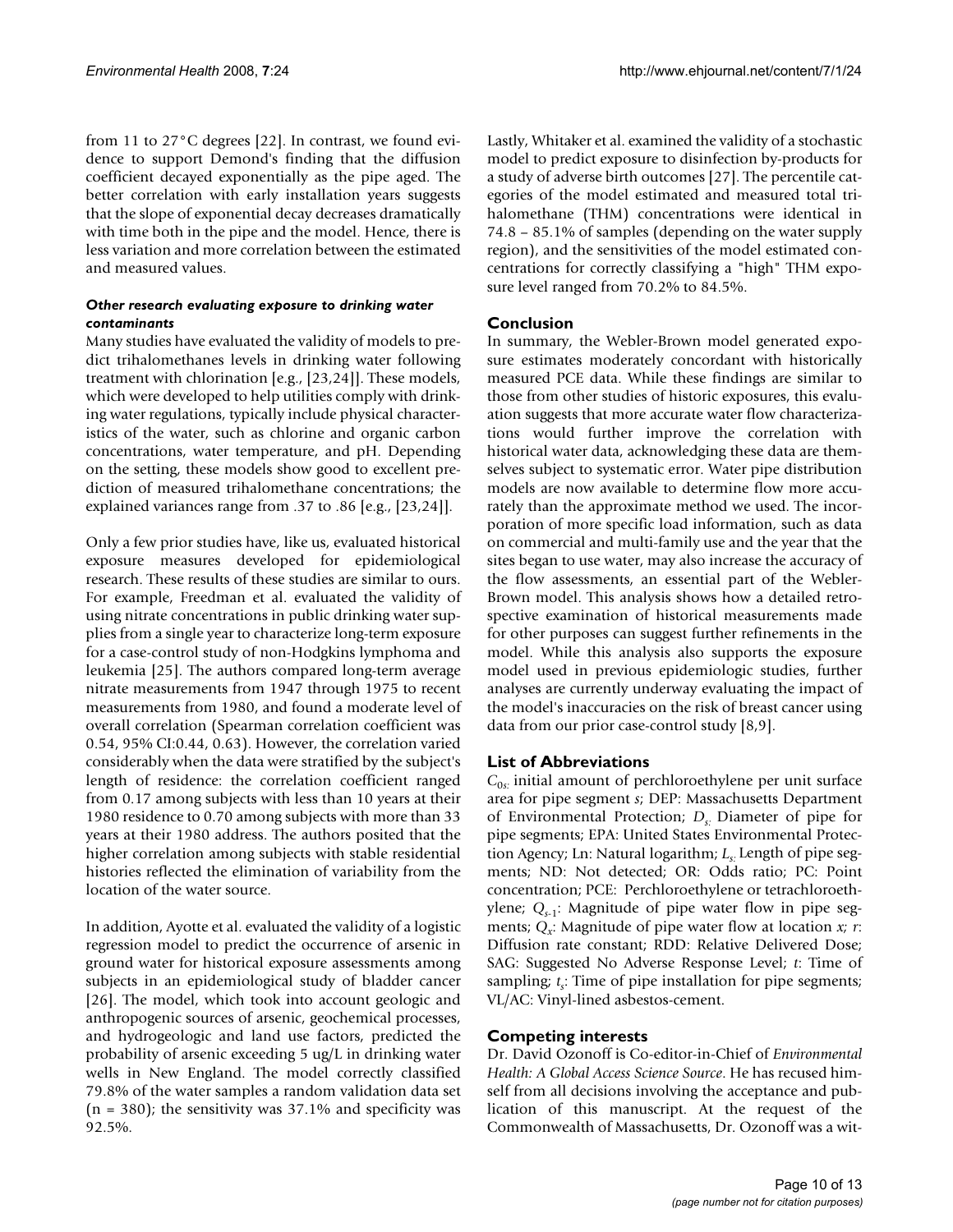ness at the Johns-Manville Corporation bankruptcy hearing in 1980. He has also, on occasion, testified in personal injury cases involving exposure to tetrachloroethylene and trichloroethylene. No such litigation is currently pending. None of the other authors of this study have any competing interests.

#### **Authors' contributions**

LAS carried out a portion of the exposure assessments, conducted DEP file reviews, conducted analyses, and wrote the initial draft of the manuscript. AA conceived the study, participated in its design and coordination, assisted in the analysis, and finalized the manuscript. LG conducted analyses, and helped finalize the manuscript. TW provided technical input to study design, analysis, and modeling. TH provided statistical guidance and review. DO participated in study design, analysis, and manuscript preparation. All authors read and approved the final manuscript.

### **Appendix A: Derivation of the point concentration estimate**

There are two parts to implementing the Webler Brown model: (1) estimating the water flow in pipes and (2) estimating the movement of PCE from the vinyl liner into the flowing water. The estimated concentration of PCE at location *i* and time *t*, *PCi (t)*, is modeled as the rate that PCE enters pipe water per unit pipe length at upstream position *x*,  $F_r(t)$ , divided by the water flowing at rate  $Q_{r}$ and then integrated along the upstream VL/AC pipe.

$$
PC_i(t) = \int_{x=0}^{i} \frac{F_X(t)}{Q_X} dx
$$
 (A1)

To model the PCE leaching rate,  $F_r(t)$ , Webler and Brown [15] began with data generated by Demond [2], who measured the rate of evaporation of PCE from a Piccotex® liner applied to small pieces of aluminum. Webler and Brown fit a first order negative exponent, *e*-*T/r*, to these data (*T* is the lapsed time from application of the liner to final PCE measurement, and *r* is the diffusion rate constant) [15]. Incorporating the initial amount of PCE per unit surface area  $(C_0)$ , Webler and Brown estimated the amount of PCE remaining in the Piccotex® liner at time *t*:

$$
C_p(t) = C_0 e^{-T/r}
$$
 (A2)

The flux of PCE from Piccotex was then estimated as the change in PCE per unit surface area over time. Since we are interested in the amount of PCE entering the water, the sign on the flux is positive.

$$
J(t) = \frac{dC_p(t)}{dt} = \frac{1}{r} C_0 e^{-T/r}
$$
 (A3)

The resulting leaching rate for PCE per unit length of pipe,  $F_r(t)$ , depends on PCE flux from the liner,  $J(t)$ , and the surface area across which it moves, *i.e*., for a larger diameter pipe, the incremental contribution at point *x* is greater.

$$
F_x(t) = \frac{1}{r} C_0 e^{-\frac{t}{r}} \pi D_x
$$
 (A4)

In this equation,  $D_x$  is the pipe diameter. Thus,  $C_0e^{-(T/r)}$  is the amount of initial PCE remaining in the liner after time *T* with first order (exponential) decay. To estimate a point concentration, the leaching rate was divided by the water flow rate  $(Q_x)$  and integrated along a pipe to the location of interest, *i*.

$$
PC_i(t) = \int_{x=0}^{i} \frac{C_0 e^{-\frac{(T)}{T}} \pi D_x}{rQ_x} dx
$$
 (A5)

This integral is approximated by summing discrete pipe segments we designated to implement the model. Each segment ends at a node, defined as the end point of a segment. The model is developed around these segments (*s*) and nodes and *dx* becomes the pipe segment length (*Ls* ). Lapsed time (*T*) is expressed as the time from pipe installation  $(t<sub>s</sub>)$  to the year that the water sample was taken  $(t)$ .

$$
PC_i(t) = \sum_{s=1}^{i} \frac{C_{0s}e^{\frac{-(t-t_s)}{r}} \pi D_s L_s}{rQ_{s-1}}
$$
 (A6)

Water drawn along a segment (*qs* ) was evaluated as removed at the segment node. Thus, the water flow in segment *s* is  $Q_{s-1}$ . Equation (A6) gives the estimated micrograms of PCE per liter drinking water at location *i* at time *t* – the quantity that was compared to the measured PCE drinking water concentrations.

The water flow in segment  $s$ ,  $Q_{s-1}$ , was estimated as, the flow into a pipe segment minus the water drawn upstream:

$$
Q_{s-1} = Q_0 - \sum_{z=0}^{s-1} q_z,
$$
 (A7)

The amount of water entering contributing pipe,  $Q_0$ , was estimated as the number of homes drawing water along a pipe  $(K_0)$  multiplied by the average household water use (*q*). Similarly, the rate at which homes along pipe segment *z* draw water,  $q_z$ , is the number of homes along segment *z*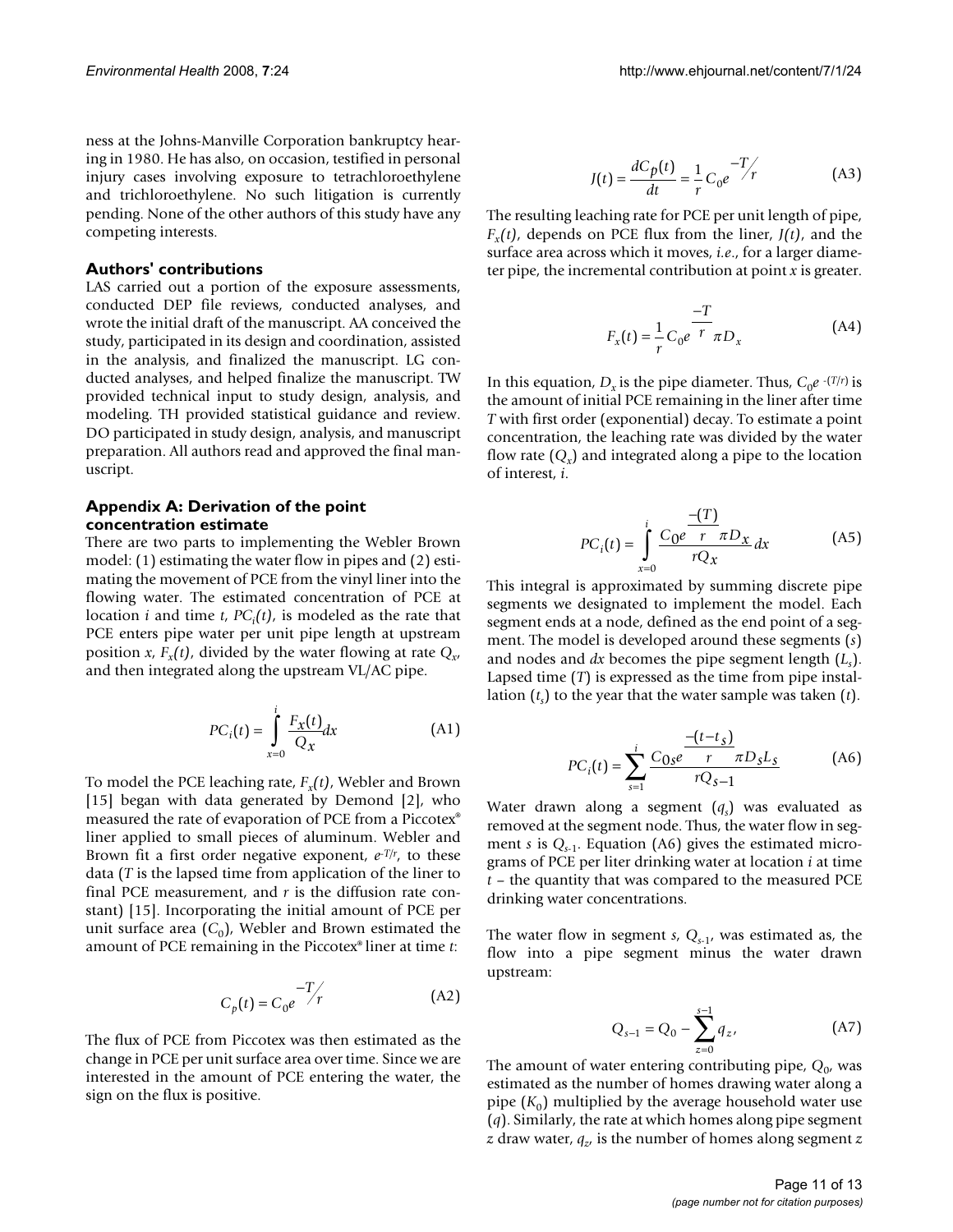(*kz*) multiplied by *q* (*i.e*., if there are 5 homes along segment *z*,  $k_z = 5$  and  $q_z = 5q$ .  $Q_{s-1}$  is, therefore, estimated by

$$
Q_{s-1} = q(K_0 - \sum_{z=0}^{s-1} k_z).
$$
 (A8)

Combining equations (A6) and (A8) yields the PCE point concentration estimate for a specific time (*t*) and location (*i*) in μg/L

$$
PC_i(t) = \sum_{s=1}^{i} \frac{C_{0s}e^{\frac{-(t-t_s)}{r}} \pi D_s L_s}{rq\left(K_0 - \sum_{z=0}^{s-1} k_z\right)}
$$
(A9)

The parameters in (A9) have the following values:

 $C_{0s}$  – The initial amount of PCE per surface area of Piccotex® liner in pipe segment *s*, estimated as 8.56 × 107 μg/ meter2 [15] (Assumes Piccotex® liner application conformed with Johns Manville specifications for the perchloroethylene suspension (30% Piccotex® and 70% PCE), that 6% of PCE remained in the liner at installation, that the liner was uniformly  $6.35 \times 10^{-3}$  meters thick, and that the specific gravity of PCE is  $1.624 \times 10^9$  micrograms per cubic meter [2,15].)

*t* – The day of sampling, given as a fraction of a year

 $t_s$  – The day of pipe installation, estimated as one half of the year of installation (*i.e*., if the water pipe was installed in 1970,  $t<sub>s</sub>$  was estimated as 1970.50 years – approximately July 2, 1970)

*Ds* – Internal water pipe diameter for pipe segment *s* (meters)

- *Ls*  Water pipe segment *s* length (meters)
- *r*  The PCE diffusion rate constant of 2.25 years [10]

*q* – The average annual household water use was set at 90,000 gallons or 340,687 liters per home per year based on data from the Massachusetts Water Resources Authority [http://www.mwra.state.ma.us/annual/waterreport/](http://www.mwra.state.ma.us/annual/waterreport/metro2003.pdf) [metro2003.pdf](http://www.mwra.state.ma.us/annual/waterreport/metro2003.pdf)

 $K_0$  – The total number of homes drawing water from contributing VL/AC pipe

 $k_z$  – The number of homes drawing water along water pipe segment *z*

#### **Acknowledgements**

The authors would like to acknowledge the assistance of Sarah Rogers when she was at Boston University for assistance in conducting the exposure assessments, and the local water companies and the Massachusetts Department of Environmental Protection for providing us with the PCE measurement data. This study was supported by grant 2P42 ES07381 from the National Institute of Environmental Health Sciences. Its contents are solely the author's responsibility and do not necessarily represent the official views of the NIEHS or the EPA.

#### **References**

- Larson CD, Love OT, Reynolds G: Tetrachloroethylene leached **from lined asbestos-cement pipe into drinking water.** *Journal AWWA* 1983, **75:**184-188.
- 2. Demond A: **A source of tetrachloroethylene in the drinking water of New England: an evaluation of the toxicity of tetrachloroethylene and the prediction of the leaching rates from vinyl-lined asbestos-cement pipe.** In *M.S. Thesis* Massachusetts Institute of Technology, Department of Civil Engineering; 1982.
- 3. Guilmartin LE, Kreykenbohm RR, Mahoney DH: **pH adjustment/ zinc orthophosphate treatment for controlling tetrachloroethylene leaching from vinyl lined asbestos cement pipes.** *Journal NEWWA* 1998:43-59.
- 4. Massachusetts Department of Environmental Quality Engineering: *Status report on tetrachloroethylene contamination of public drinking water supplies caused by vinyl-lined asbestos cement pipe. Boston* 1982.
- 5. Massachusetts Department of Public Health: *Cancer Incidence in Massachusetts 1982–1992: City/Town Supplement. Boston* 1995.
- 6. Aschengrau A, Ozonoff D, Paulu C, Coogan P, Vezina R, Heeren T, Zhang Y: **[Cancer risk and tetrachloroethylene-contaminated](http://www.ncbi.nlm.nih.gov/entrez/query.fcgi?cmd=Retrieve&db=PubMed&dopt=Abstract&list_uids=8215591) [drinking water in Massachusetts.](http://www.ncbi.nlm.nih.gov/entrez/query.fcgi?cmd=Retrieve&db=PubMed&dopt=Abstract&list_uids=8215591)** *Arch Environ Health* 1993, **48:**284-292.
- 7. Aschengrau A, Paulu C, Ozonoff D: **Tetrachloroethylene-contaminated drinking water and the risk of breast cancer.** *Environ Health Perspect* 1998:947-953.
- 8. Paulu C, Aschengrau A, Ozonoff D: **[Tetrachloroethylene-con](http://www.ncbi.nlm.nih.gov/entrez/query.fcgi?cmd=Retrieve&db=PubMed&dopt=Abstract&list_uids=10090704)[taminated drinking water in Massachusetts and the risk of](http://www.ncbi.nlm.nih.gov/entrez/query.fcgi?cmd=Retrieve&db=PubMed&dopt=Abstract&list_uids=10090704) [colon-rectum lung, and other cancers.](http://www.ncbi.nlm.nih.gov/entrez/query.fcgi?cmd=Retrieve&db=PubMed&dopt=Abstract&list_uids=10090704)** *Environ Health Perspect* 1999, **107:**265-271.
- 9. Aschengrau A, Rogers S, Ozonoff D: **[Perchloroethylene-contam](http://www.ncbi.nlm.nih.gov/entrez/query.fcgi?cmd=Retrieve&db=PubMed&dopt=Abstract&list_uids=12573900)[inated drinking water and the risk of breast cancer: addi](http://www.ncbi.nlm.nih.gov/entrez/query.fcgi?cmd=Retrieve&db=PubMed&dopt=Abstract&list_uids=12573900)[tional results from Cape Cod, Massachusetts, USA.](http://www.ncbi.nlm.nih.gov/entrez/query.fcgi?cmd=Retrieve&db=PubMed&dopt=Abstract&list_uids=12573900)** *Environ Health Perspect* 2003, **111:**167-173.
- 10. Webler T, Brown HS: **[Exposure to tetrachloroethylene via con](http://www.ncbi.nlm.nih.gov/entrez/query.fcgi?cmd=Retrieve&db=PubMed&dopt=Abstract&list_uids=8215592)[taminated drinking water pipes in Massachusetts: a predic](http://www.ncbi.nlm.nih.gov/entrez/query.fcgi?cmd=Retrieve&db=PubMed&dopt=Abstract&list_uids=8215592)[tive model.](http://www.ncbi.nlm.nih.gov/entrez/query.fcgi?cmd=Retrieve&db=PubMed&dopt=Abstract&list_uids=8215592)** *Arch Environ Health* 1993, **48:**293-297.
- 11. Massachusetts Department of Environmental Quality Engineering: *Interim report on tetrachloroethylene contamination of public drinking water supplies caused by vinyl-lined asbestos cement pipe. Boston* 1980.
- 12. Yuskus LR: **Reducing tetrachloroethylene in vinyl-lined asbestos-cement pipes through cement-mortar linings.** *J Am Water Works Assoc* 1984:76-81.
- 13. Agency for Toxic Substance and Disease Registry: *Toxicological Profile for Tetrachloroethylene* Washington, D.C.; 1997.
- 14. Wakeham SG, Davis AC, Witt RT, Tripp BW, Frew NM: **[Tetrachlo](http://www.ncbi.nlm.nih.gov/entrez/query.fcgi?cmd=Retrieve&db=PubMed&dopt=Abstract&list_uids=7437568)[roethylene contamination of drinking water by vinyl-coated](http://www.ncbi.nlm.nih.gov/entrez/query.fcgi?cmd=Retrieve&db=PubMed&dopt=Abstract&list_uids=7437568) [asbestos-cement pipe.](http://www.ncbi.nlm.nih.gov/entrez/query.fcgi?cmd=Retrieve&db=PubMed&dopt=Abstract&list_uids=7437568)** *Bull Environ Contam Toxicol* 1980, **25:**639-645.
- 15. United States Environmental Protection Agency: *Guidelines for Exposure Assessment* Washington, D.C.; 1992.
- 16. Hornung RW, Reed LD: **Estimation of average concentration in the presence of nondetectable values.** *Appl Occup Environ Hyg* 1990, **5:**46-51.
- 17. Wacholder S, Armstrong B, Hartge P: **[Validation studies using an](http://www.ncbi.nlm.nih.gov/entrez/query.fcgi?cmd=Retrieve&db=PubMed&dopt=Abstract&list_uids=8322765) [alloyed gold standard.](http://www.ncbi.nlm.nih.gov/entrez/query.fcgi?cmd=Retrieve&db=PubMed&dopt=Abstract&list_uids=8322765)** *Am J Epidemiol* 1993, **137:**1251-1258.
- 18. Brenner H: **[Correcting for exposure misclassification using an](http://www.ncbi.nlm.nih.gov/entrez/query.fcgi?cmd=Retrieve&db=PubMed&dopt=Abstract&list_uids=8793367) [alloyed gold standard.](http://www.ncbi.nlm.nih.gov/entrez/query.fcgi?cmd=Retrieve&db=PubMed&dopt=Abstract&list_uids=8793367)** *Epidemiology* 1996, **7:**406-410.
- 19. Savitz DA: **[RE: "Validation studies using an alloyed gold stand](http://www.ncbi.nlm.nih.gov/entrez/query.fcgi?cmd=Retrieve&db=PubMed&dopt=Abstract&list_uids=8178797)[ard.".](http://www.ncbi.nlm.nih.gov/entrez/query.fcgi?cmd=Retrieve&db=PubMed&dopt=Abstract&list_uids=8178797)** *Am J Epidemiol* 1994, **139:**853-854.
- 20. Geolytics: *Demographic data, 1980, Cape Cod, MA, USA* East Brunswick, NJ; 2006.
- 21. George D: *Directory of Massachusetts Manufacturers 1980–1981. Boston* Hall Publishing Co; 1983.